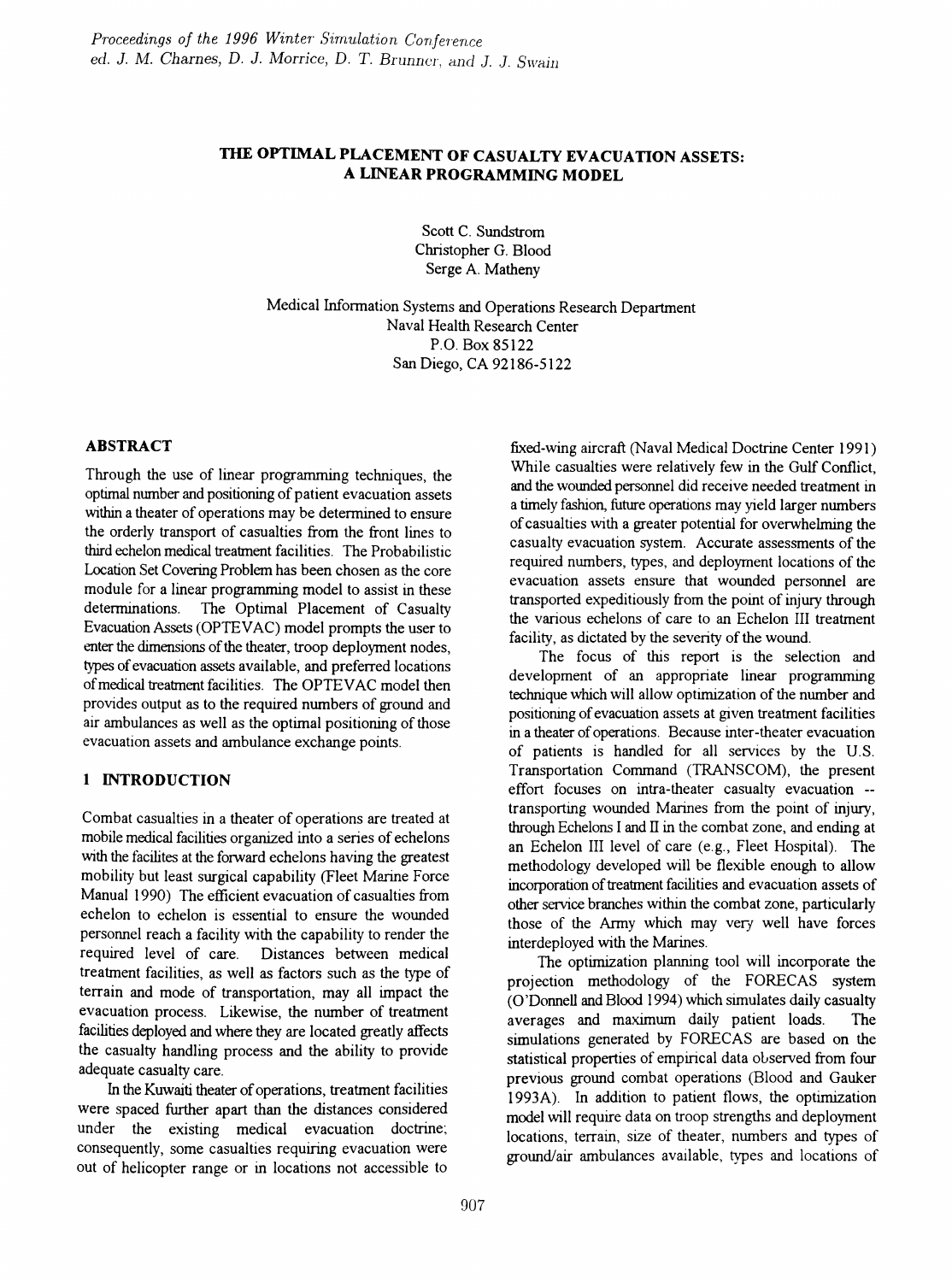Echelon II and Echelon III treatment facilities, and length of evacuation delay. Using this input, the planning tool will compute the optimum numbers, types, and deployment coordinates of the evacuation assets, including ambulance exchange points.

A comprehensive examination of existing optimization models was conducted and the Probabilistic Location Set Covering Problem (PLSCP) (ReVelle and Hogan 1989 and Re Velle 1989) was detennined to be the one that most accurately represented the demands and constraints needed to model the intra-theater evacuation of casualties. Other optimization models that were examined include the location set covering problem (LSCP), the maximal covering location problem (MCLP), the maximum availability location problem (MALP), and two derivatives of the chosen PLSCP: the  $\alpha$ -reliable p-center problem and the maximum reliability location problem (MRLP). The PLSCP was chosen over the other models because it minimizes the total number of required evacuation assets within the theater, while at the same time incorporating randomness in vehicle availability. The vehicles of the other models investigated, are sited only on the basis of geographical coverage and not on the basis of availability. The assumption underlying these alternative models is that the vehicles are continuously available for evacuation of casualties. In low demand operations, this assumption is not unreasonable; however in high tempo military operations where frequent casualty calls keep evacuation assets on the roads, this assumption cannot be justified. Use of the PLSCP algorithms within the evacuation model (OPTEVAC) will allow medical planners to input the "alpha-level" at which the optimization model is to run -- a statistic which represents the percentage of the maximwn daily casualty load for which the proposed assets will meet the demand. The maximum daily casualty load will be computed by adding the maximum projected wotmded-inaction (WIA) incidence to the maximum projected disease and non-battle injury (DNBI) incidence during the operation. The alpha level is important because of the casualty "spikes" that occur during a combat operation. For instance, the planner may want to economize resources by deploying dedicated assets to ensure evacuation coverage for 80% of the maximum casualty load ( $\alpha$  = .80) and rely on "vehicles of opportunity" to transport the casualties that exceed the capabilities of these dedicated assets. Alternatively, ifevacuation assets were programmed for the maximal projected daily casualty load, many assets would be used but a small percentage of the time, if at all.

Patient flows within the OPTEVAC model will be detennined from the user-specified input of troop placement, with projections based on casualty distribution trends evidenced during previous combat operations. The patient stream is actually composed of two separate medical admission flows: WIA and DNBI. The daily WIA flow is generated by drawing a random deviate from an exponential

distribution based on 'battle intensity'-specific averages and geographical theater considerations. Projected DNBI incidence is similarly derived using variates drawn from a lognormal distribution. The casualty generator also incorporates two other statistical patterns observed within the empirical data: cross-correlation betwen WIA and DNE! and autocorrelation within the WIA flows (Naval Medical Doctrine Center 1991 and Blood and Gauker 1993B).

The following section describes the linear programming model (PLSCP) chosen for optimizing casualty evacuation assets and provides a detailed analysis of how the problem is mathematically represented. Essential to accurate assessment of the numbers of evacuation assets required are variables relating to the specific types of assets (transportation mode, litter capacity, range, mobility, etc.) as well as factors related to terrain and weather. The scope of the present report, however, is the linear program to be used in optimizing evacuation assets; the parameters relating to environmental conditions and ambulance characteristics are the subject of a parallel effort.

### **2 THEMODEL**

The OPTEVAC model will provide medical planners with the required number and optimal placements of evacuation assets to ensure sufficient casualty transport while minimizing oversupply of ground and air ambulances. The Probabilistic Location Set Covering Problem (PLSCP) linear program has been selected as the core module for OPTEVAC, and it has been modified to make it applicable to the optimization of casualty evacuation assets in a combat theater.

The PLSCP module, incorporated into the casualty evacuation application, seeks the positions of z evacuation assets (1) in a theater of operations which minimizes the number of vehicles (ground and air ambulances) required so that there is a 95% certainty (2) that the user-specified evacuation demands will be met. Mathematical fonnulation of the PLSCP for the casualty handling process is:

minimize 
$$
z = \sum_{j \in J} x_j
$$
  
subject to (1)

 $\sum_{j \in N_i} x_j \ge b_i \quad \forall i, \qquad x_j$  are integers,

where  $b_i$  is the smallest integer satisfying

$$
1 - \left(\frac{F_{i}}{b_{i}}\right)^{b_{i}} \geq .95 \tag{2}
$$

Define:

$$
F_i = (\frac{1}{24})t \sum_{k \in M_i} f_k
$$
 (3)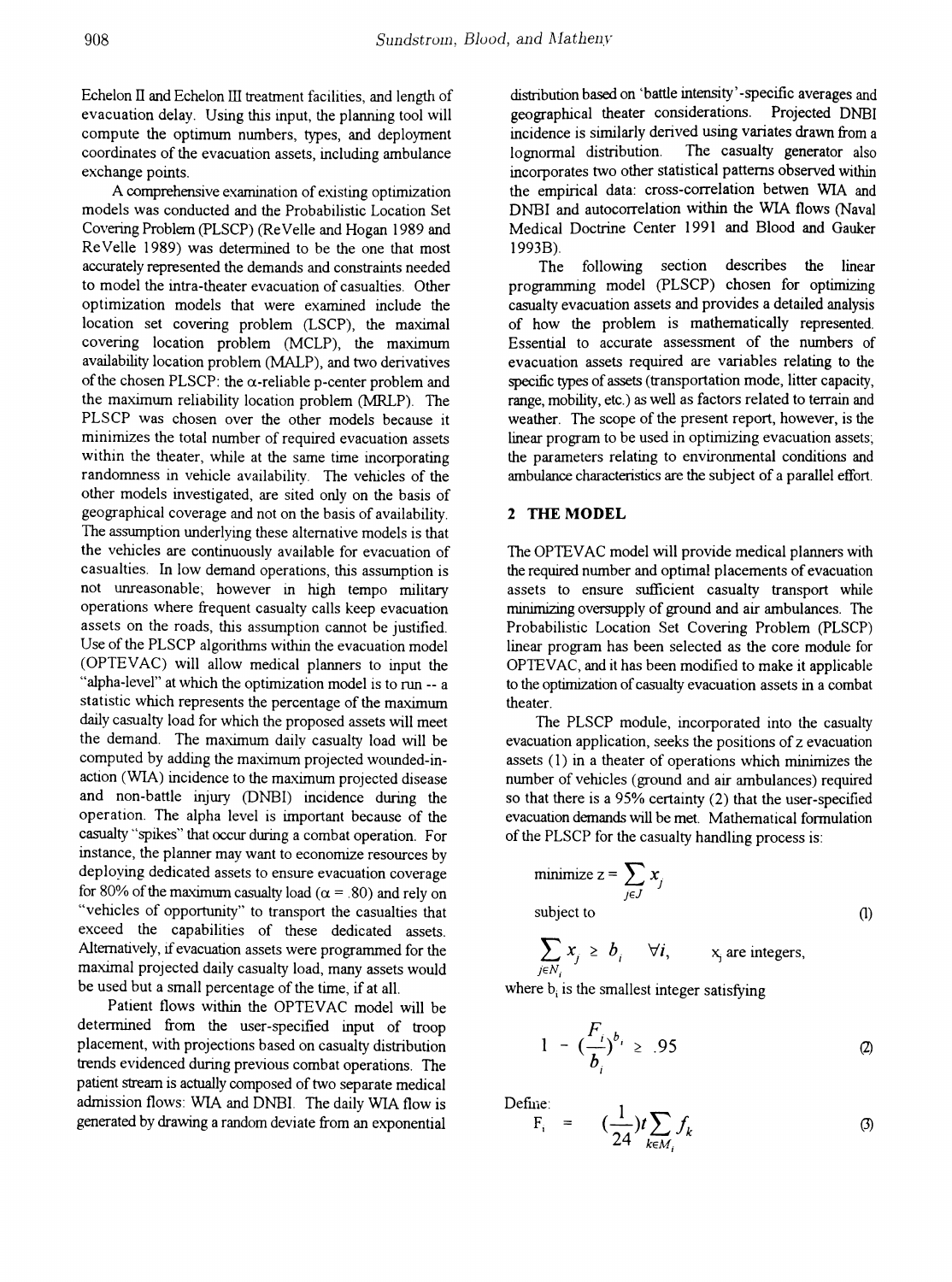where:

- $t =$  the average duration (hours) of a casualty call within the theater (average distance from a demand node to a treatment facility / weighted average speed of available assets, using the ratios of available assets);
- $f_{\nu}$ frequency of casualty calls, or trips, at demand node k (casualty calls/day);
- the set of demand nodes within S of demand  $M_{\rm c}$ node i.

Variables:

- $z =$  the total number of evacuation assets distributed over all of the facilities in the theater of operations ( $\sum x_i$ );
- i, $I =$  index and set of demand nodes;<br>i, $J =$  index and set of treatment facili
- $j, J =$  index and set of treatment facility sites;<br> $d_{ij} =$  the distance from facility site i to der
- $d_{ii}$  = the distance from facility site j to demand node i;
- $S =$  the distance standard within which a treatment facility is desired to be found;
- $N_i$  = {j|d<sub>i</sub>  $\leq$  S}; the set of facility sites within S of demand node i;
- the number of evacuation assets at facility site  $X_i$ J;
- $b_i$  = the minimum number of evacuation assets required within  $M<sub>i</sub>$ .

The OPTEVAC planning tool consists of input screens which employ graphical user interfaces prompting the user for the information needed for the simulations. The first input that the planner must supply into the OPTEVAC model is the dimensions of the theater. An image of a grid with the user-specified dimensions will then be displayed on the computer screen immediately following this input. The next required input pertains to location of troop deployment. Following troop deployment input, the user will be asked to specify the numbers and types of medical treatment facilities and to indicate their locations within the theater. Other key inputs to the model will include factors such as battle intensity, geographical region, expected length of the operation, evacuation delay, "alpha-level" associated with the maximum projected daily casualty load, and types of evacuation assets available.

The standard PLSCP linear program, by itself, is not sufficiently robust to handle the demands of the OPTEVAC model, so modifications were required to fit it to the casualty evacuation model. The PLSCP was originally written to satisfy the demands of a city population in need of ground ambulances in a timely fashion. The urban transport problem assumed only one type of ambulance, which implied one speed and one litter capacity. In a military theater, however, there is a multitude of vehicles available, and each has it's own distinct speed, range, and litter capacity. Furthermore, within a combat theater,

different types of vehicles need to be dispatched simultaneously.

To integrate more than one type of evacuation asset into the model, infonnation regarding the capacities, speeds, and the numbers of each vehicle available for deployment must be included. Both ground and air ambulances are actively involved in the casualty evacuation process, so a revised algorithm is needed to determine the demand, or frequency of calls per day, of a given configuration of transportation assets. This algorithm, which represents the core of the OPTEVAC model, considers the placement and allocation of evacuation assets for varying litter capacities.

The model performs the necessary distance calculations between the troop deployment nodes and the medical treatment facilites and begins to place the various types of available vehicles at treatment facilites to solve for the optimal vehicle configuration. Different placements of troop nodes and treatment facilites will of course yield different numbers and combinations of each vehicle located at the facilities. Not always will all of the available vehicles be required for a given treatment facility configuration since the model finds the minimum number of required vehicles to handle the casualty flow. Similarly, the results may indicate that more vehicles must be made available than were originally entered to handle the casualty load.

The OPTEVAC program utilizes the PLSCP module to solve for the optimal number of evacuation assets given a specific configuration of treatment facilities. As part of the PLSCP model, the first task is to determine each of the b, variables (minimum number of required assets within demand area), and there will be as many b<sub>i</sub> variables as there are demand nodes. Each  $b_i$  can be solved after the planner has entered the aforementioned required inputs into the program, and solving for each b<sub>i</sub> will be accomplished by using Newton's Method (Swokowski 1983). Newton's Method will be used to find the  $b_i$ 's after the user has entered the inputs required to solve for  $F<sub>1</sub>$  (total evacuation asset demand). The required  $b_i$ 's will be inserted into the constraint matrix of the PLSCP and hence complete the system of equations. There will be "i"  $(\# \text{ of demand nodes})$ equations and "j" (# of treatment facilities) variables in the constraint matrix.

The following casualty evacuation problem, solved by the Simplex Method (Hillier and Lieberman 1990), demonstrates that OPTEVAC can yield solutions for multiple casualty evacuation asset types. In this facile example) consider a 60-day operation in which there are five Echelon IT facilities, three troop deployment nodes, and that the average WIA and DNBI rates are 5.77 per 1000 strength per day and 4.22 per 1000 strength per day, respectively. Also assume that 10 ground ambulances and 2 air ambulances are available for deployment. The frrst calculation petfonned is to determine the frequency of calls per day at each troop deployment node within the theater. The necessary algorithm must factor in the placement and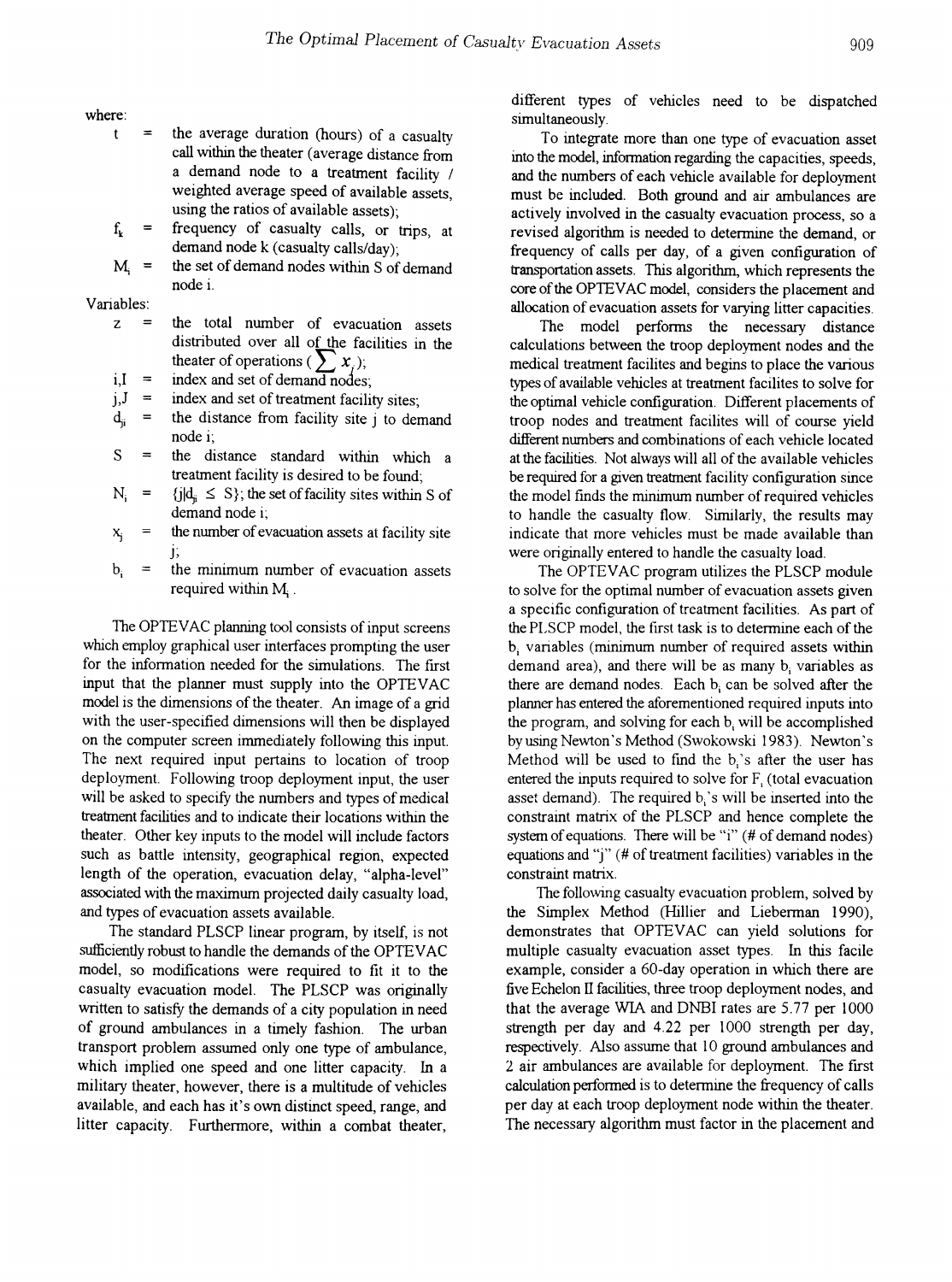allocation of evacuation assets for varying litter capacities. Therefore, the PLSCP algorithm needs to be modified such that separate frequencies ( $f_{k,ground}$  and  $f_{k,air}$ ) and separate demand areas' vehicles ( $b_{i,ground}$  and  $b_{i,air}$ ) are computed for each type of vehicle. Defined below is an application of the algorithm that calculates the frequency of calls per day, when multiple vehicle assets are being used for evacuation (vehicle specifications are also listed). For instance, with only two types of vehicles (e.g., a single ground ambulance type and a single air ambulance type) this algorithm computes  $f_{k,ground}$  and  $f_{k,air}$  as follows:

|                  | Litter capacity Speed* |                    | # available |
|------------------|------------------------|--------------------|-------------|
| Ground ambulance |                        | $16 \text{ km/hr}$ | 10          |

150 kmIhr

2

\* The speeds of the dedicated assets include the loading and unloading of patients (Planning for Health Service Support 1994). where  $x_i$  are positive integers,

6

Defme variables:

Air ambulance

 $a/g$  ratio =

$$
\frac{air \text{ ambulance speed}}{\text{ground ambulance speed}} = \frac{150 \text{ km/hr}}{16 \text{ km/hr}} = 9.375
$$

 $g$  capac = ground ambulance capacity,

air ambulance capacity, a capac  $=$ 

number of ground ambulances available, g avail  $=$ 

number of air ambulances available, a avail  $=$ 

tot avail  $=$ the total number of ground and air ambulances available,

$$
g\,\text{factor} \ = \ \frac{g\,\text{avail}}{\text{tot}\,\text{avail}} \times (g\,\text{capac})
$$

a factor = 
$$
\frac{a \text{ avail}}{\text{tot } \text{avail}} \times (a \text{ capac}) \times (a/g \text{ ratio}),
$$

$$
Z factor = \frac{maximum \,\, daily \,\, causations}{g \,\, avail + a \,\, avail}
$$

$$
f_{\text{k ground}} = \frac{(Z factor) \times (g factor)}{g capacitor}
$$

$$
f_{k,air} = \frac{(Z factor) \times (a factor)}{a capac}
$$

The sum of the frequency of calls from all demand nodes within the theater  $(f_{k,ground} + f_{k,air})$  will be used to calculate  $F_i$ (3), which will then lead to the calculations of the  $b_i$ 's. By way of the Simplex Method, the PLSCP module determines that 3 ground ambulances and 1 air ambulance are required

within  $M<sub>1</sub>$  (demand area 1), 4 ground ambulances and 1 air ambulance are required within  $M<sub>2</sub>$  (demand area 2), and 4 ground ambulances and 1air ambulance are required within  $M<sub>3</sub>$  (demand area 3) as well (symbolically, for ground ambulances:  $b_{1,ground} = 3$ ,  $b_{2,ground} = 4$ ,  $b_{3,ground} = 4$ , and for air ambulances:  $b_{1,air} = b_{2,air} = b_{3,air} = 1$ ).

Referring to Figure 1, the corresponding mathematical setup of the PLSCP, when solving for the optimal number of ground ambulances in the example scenario, is the following:

minimize 
$$
z = x_{11} + x_{21} + x_{31} + x_{41} + x_{51}
$$
  
\nsubject to  
\n
$$
x_{11} + x_{21} \qquad \qquad \geq 3
$$
\n
$$
x_{21} + x_{31} + x_{41} + x_{51} \geq 4
$$
\n
$$
x_{41} + x_{51} \geq 4
$$
\n(4)

and when solving for the optimal number of air ambulances in the example scenario, the corresponding mathematical setup is the following:

minimize 
$$
z = x_{12} + x_{22} + x_{32} + x_{42} + x_{52}
$$
  
\nsubject to  
\n
$$
x_{12} + x_{22} + x_{32} + x_{42} + x_{52} \ge 1
$$
\n
$$
x_{12} + x_{22} + x_{32} + x_{42} + x_{52} \ge 1
$$
\n
$$
x_{12} + x_{22} + x_{32} + x_{42} + x_{52} \ge 1
$$
\n(5)

where  $x_i$  are positive integers.

In the aforementioned equations, the first subscript represents the Echelon II treatment facilities, and the second represents the type of vehicle. The first equation of the ground ambulance constraint matrix may be interpreted as "troop deployment node 1 is within range of medical treatment facilities 1 and 2 by way of ground ambulance". Similarly, each equation in the air ambulance constraint matrix indicates that none of the troop deployment nodes are out of air evacuation range for each of the five Echelon II treatment facilities.

After solving the above linear programming problems, the optimal solution was found to be placement of two ground ambulances at treatment facility 1, one at treatment facility 2, one at treatment facility 3, three at treatment facility 4, and one at treatment facility 5, for a total of eight necessary ground ambulances  $(x_{11} = 2, x_{21} = 1, x_{31} = 1, x_{41} =$  $3, x_{51} = 1$ , and  $z_{\text{ground}} = 8$ ). By inserting these results into the constraint matrix of the PLSCP for ground ambulances, it is clear that the results are indeed a minimum: